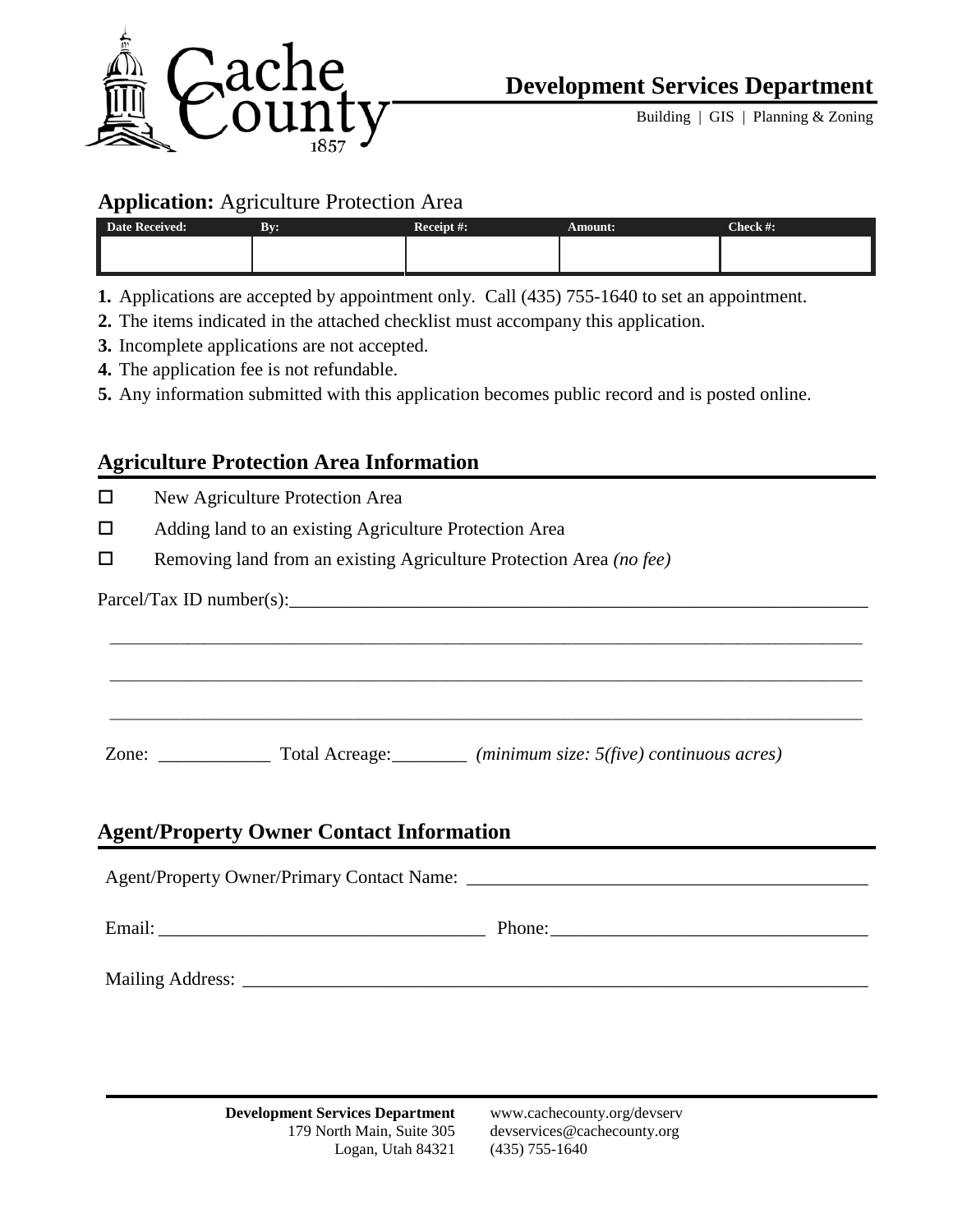# **Agriculture Protection Area Review Process**

- **1)** Staff will review the application with the applicant to ensure that the information submitted is sufficient to completely review the project.
- **2)** Upon submission of a complete application, notices are posted in the Herald Journal, on Utah Public Notice website, in five (5) public places, and mailed to the property owner(s) and surrounding property owner(s) within 1,000 feet of the project boundary. Notices are also are posted online at www.cachecounty.org and at http://www.utah.gov/pmn/index.html.
- **3)** There is a 15-day legal notice period that begins following publication and posting of legal notices for public inspection. Written objections and modification requests are accepted by the Development Services Office during this time.
- **4)** Following the 15-day legal notice period, the Development Services Office refers the application for the proposed agriculture protection area as well as any objections and proposed modifications to the Agriculture Protection Area Advisory Board and the County Planning Commission for review, comment, and recommendations.
- **5)** The Agriculture Protection Area Advisory Board and County Planning Commission submit written reports to the Development Services Office within 45 days of receipt of the application packet.
- **6)** At the conclusion of the 45 days allowed for the Agriculture Protection Area Advisory Board and County Planning Commission to submit written reports, the County Council schedules, provides notice of, and convenes a public hearing to take verbal or written testimony from written persons.
- **7)** County Council approves, modifies and approves, or denies a proposal for an agriculture protection area within 120 days of the application submittal. If the County Council does not take action, the proposed acreage automatically becomes an Agriculture Protection Area.
- **8)** If approved, the Development Services Office submits the executed documents for the Agriculture Protection Area to the County Recorder, the Planning Commission, and any affected planning district board. The County Recorder records the Agriculture Protection Area documents and returns them to the Development Services Office.
- **9)** The Development Services Office sends written notification to the State Commissioner of Agriculture.
- **10)** Agricultural Protection Areas are reviewed by the County Council in the 20<sup>th</sup> calendar year after it is created to determine whether the protection area should be continued, modified, or terminated. If the County Council does not affirmatively continue, modify, or terminate the protection area at least 120 days before the end of the  $20<sup>th</sup>$  calendar year, the area is considered to be reauthorized for another 20 years.
- **11)** Land may be added to or removed from an existing agriculture protection area in conformance with the requirements of Cache County Ordinance 2.70.040 and Title 17 Chapter 41 of the Utah Code Annotated.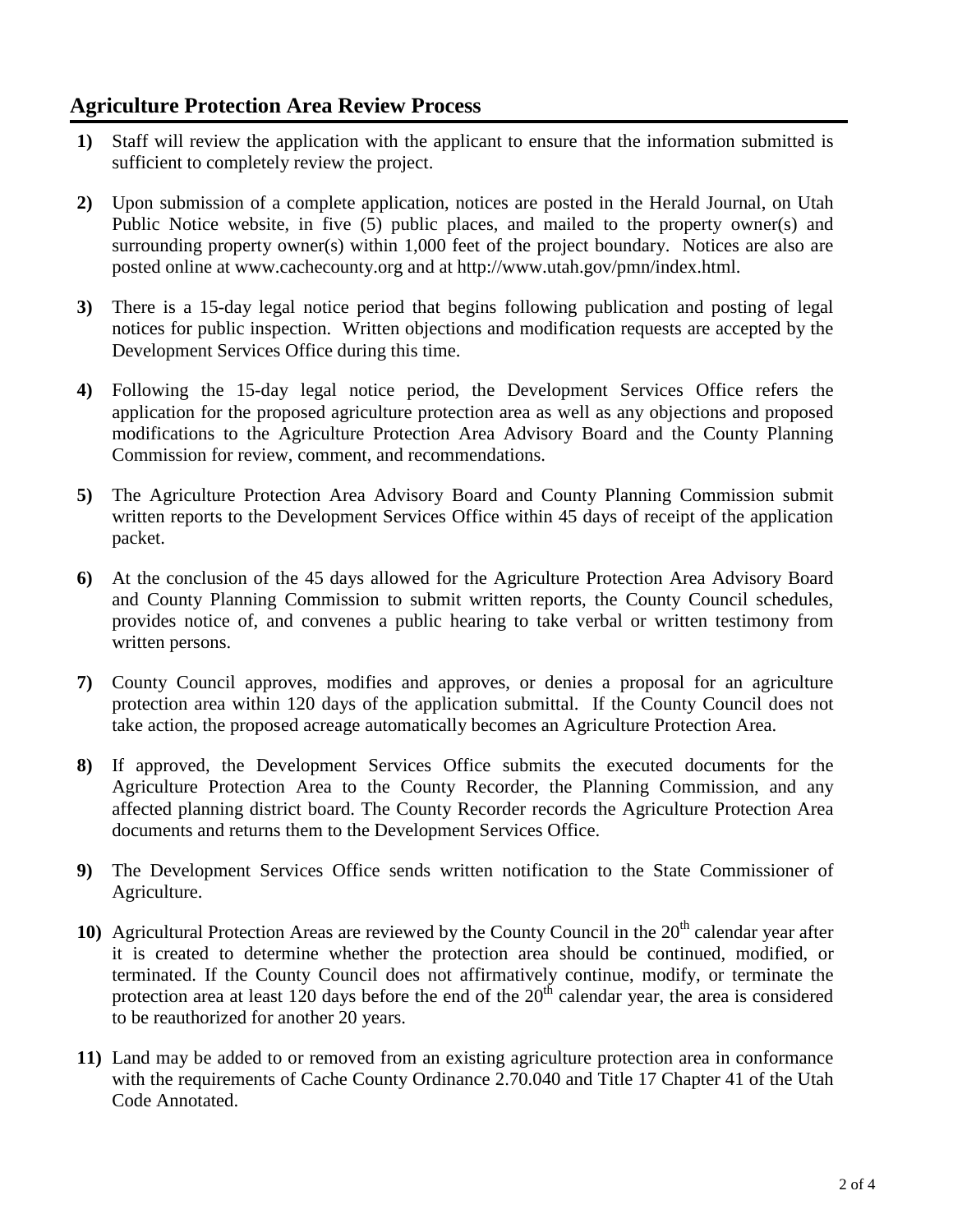A complete application must include the items noted below unless specified otherwise. Further information may be required by staff, other departments and agencies, and/or the authority that reviews the application based on the proposed use/development.

- **1)**  $\Box$  Completed application form and *non-refundable* review fees (cash, check, or credit card): **Agriculture Protection Area:** \$450; *no fee for removal*
- **2)**  $\Box$  The name(s) and full mailing address(es) for all owner(s) of the property.
- **3)**  $\Box$  *If* the owner of record is not the acting agent an agent letter must be included. Also, if the owner of record is an LLC, Corporation, or similar, paperwork identifying the owner(s) must be included.
- **4)**  $\Box$  A plat map, legal description, and current taxation certification has been provided for each property.
- **5)**  $\Box$  A completed parcel information summary (page 4) for each parcel to be included in the proposed agriculture protection area.
- **6)**  $\Box$  *If* this is an application to add or remove land from an existing Agriculture Protection Area, attach a copy of the recorded document for the existing protection area.

#### **Acknowledgment**

I, the undersigned agent and/or owner of the property acknowledge that I have read and understand the information and requirements presented in this application, and that the information I have provided is accurate and complete.

Signature Date

\_\_\_\_\_\_\_\_\_\_\_\_\_\_\_\_\_\_\_\_\_\_\_\_\_\_\_\_\_\_\_\_\_\_\_\_\_\_\_\_\_\_\_\_